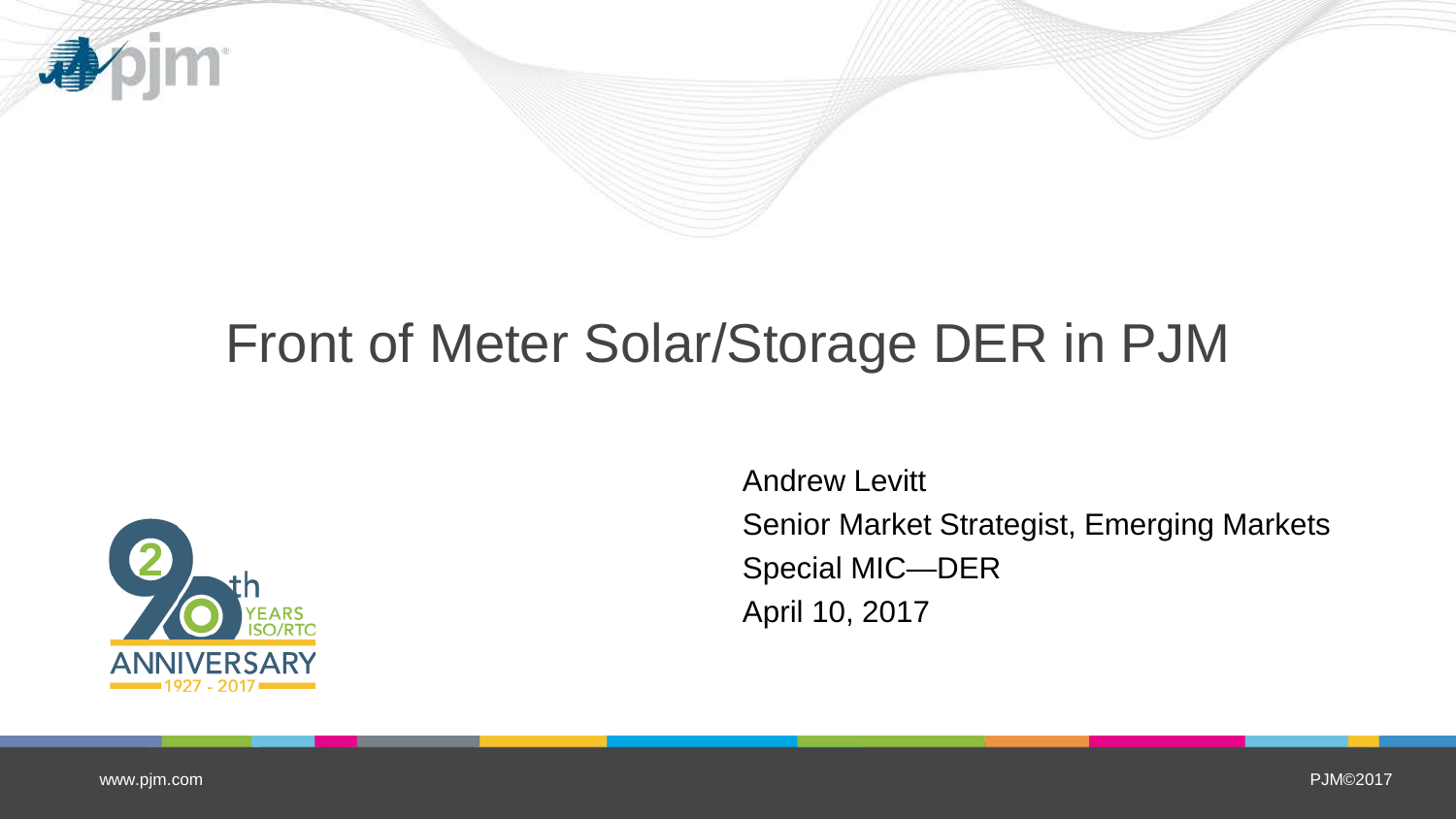

## Hopewell Valley Central High School Solar/Storage pilot

- Owned by Public Service Electric and Gas Company (PSE&G) as part of Solar 4 All program
- 876 kWdc solar + 580 kWh batteries
- PJM services: Regulation, Capacity, Energy
- Non-PJM services: Backup during grid outage

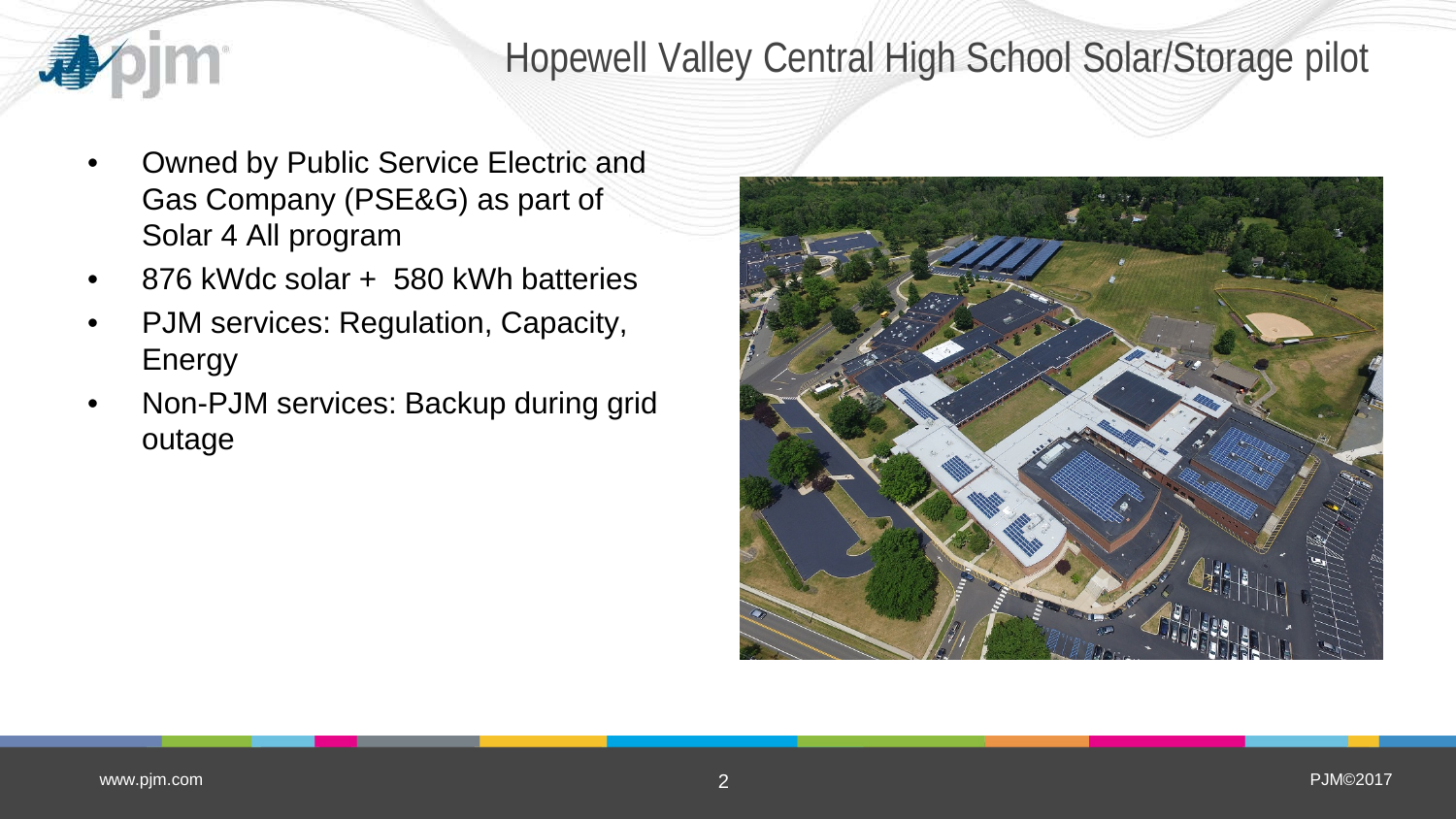

## Accounting for Battery Charging

- Energy for charging an Energy Storage Resource is billed at wholesale, rather than as Station Power (which explicitly excludes charging of Energy Storage Resources).
- The Hopewell battery does not qualify as Energy Storage Resource: sometimes serving as backup power for load, it is not "solely used for short term storage and injection of energy at a later time to participate in the PJM energy and/or Ancillary Services markets as a Market Seller" [\(OA Section 1\)](http://www.pjm.com/media/documents/etariff/MasterTariffs/23TariffSections/4533.pdf).
- Instead it is accounted for under Station Power rules: "Station Power" shall mean energy used for operating the electric equipment on the site of a generation facility located in the PJM Region..." [\(OATT 1.1\)](http://www.pjm.com/media/documents/etariff/MasterTariffs/23TariffSections/3906.pdf)